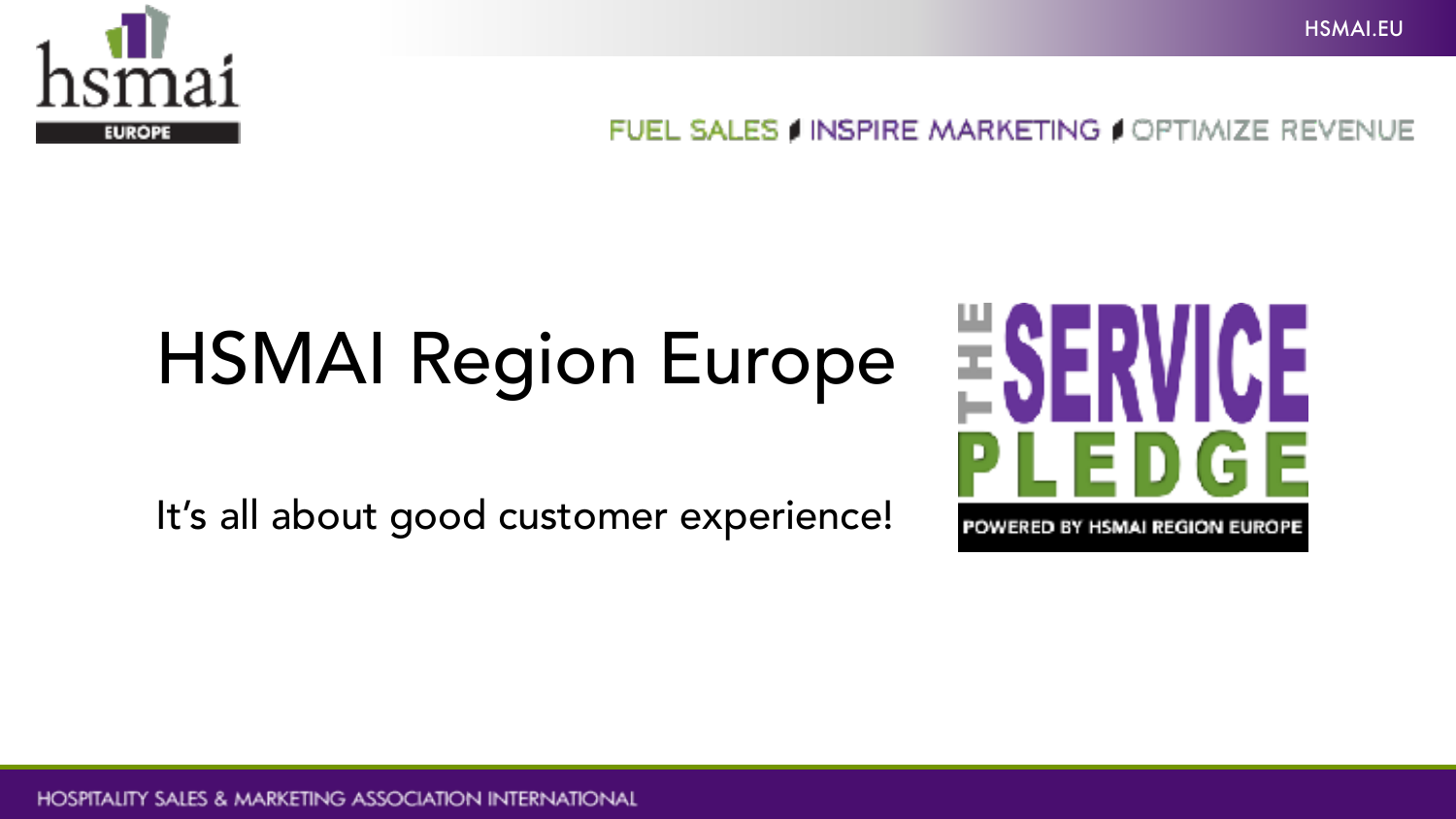

"We are in a **service industry**. The **H** in Hospitality means **service**:

- first to **our employees** because they are the deliverers
- second to **customers** or quests because they are paying for it and they deserve satisfaction
- third to **our shareholder**s because they deserve transparency to monitor their investments, and
- fourth to **our communities** for it is our obligation to represent their support to society as a whole.



Hotel icon Michael A. Leven Volunteer CEO at Georgia Aquarium Past CEO and COO of Las Vegas Sands Corp.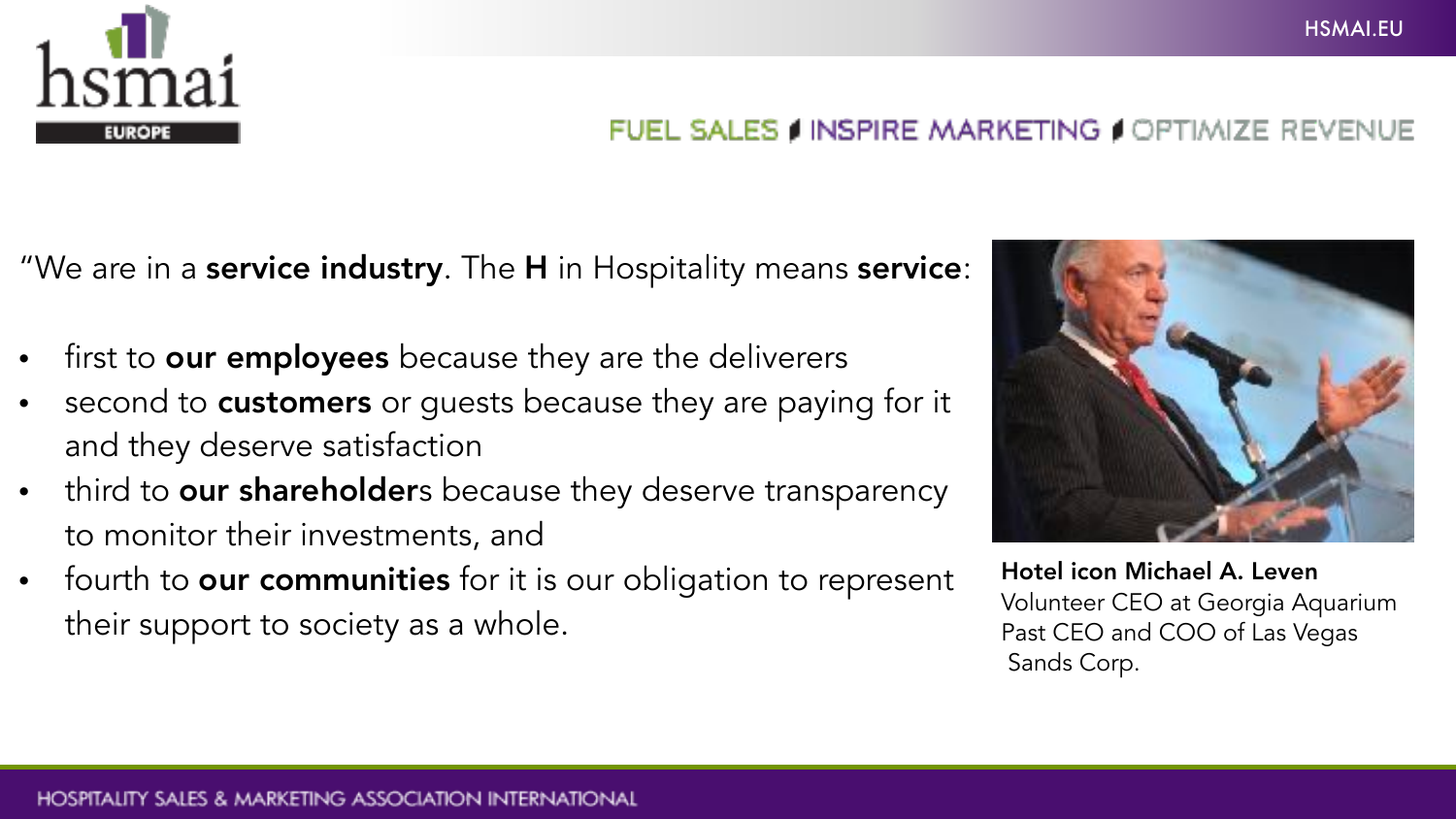

"The core values of Deutsche Hospitality (passion, perfection, caring, tradition and vision) make it very clear that **service** excellence is key to our business.

This enables our brands to be the preferred choice of investors, a preferred company to work for, and our hotels as a preferred place to stay at."



Puneet Chhatwal CEO, Deutsche Hospitality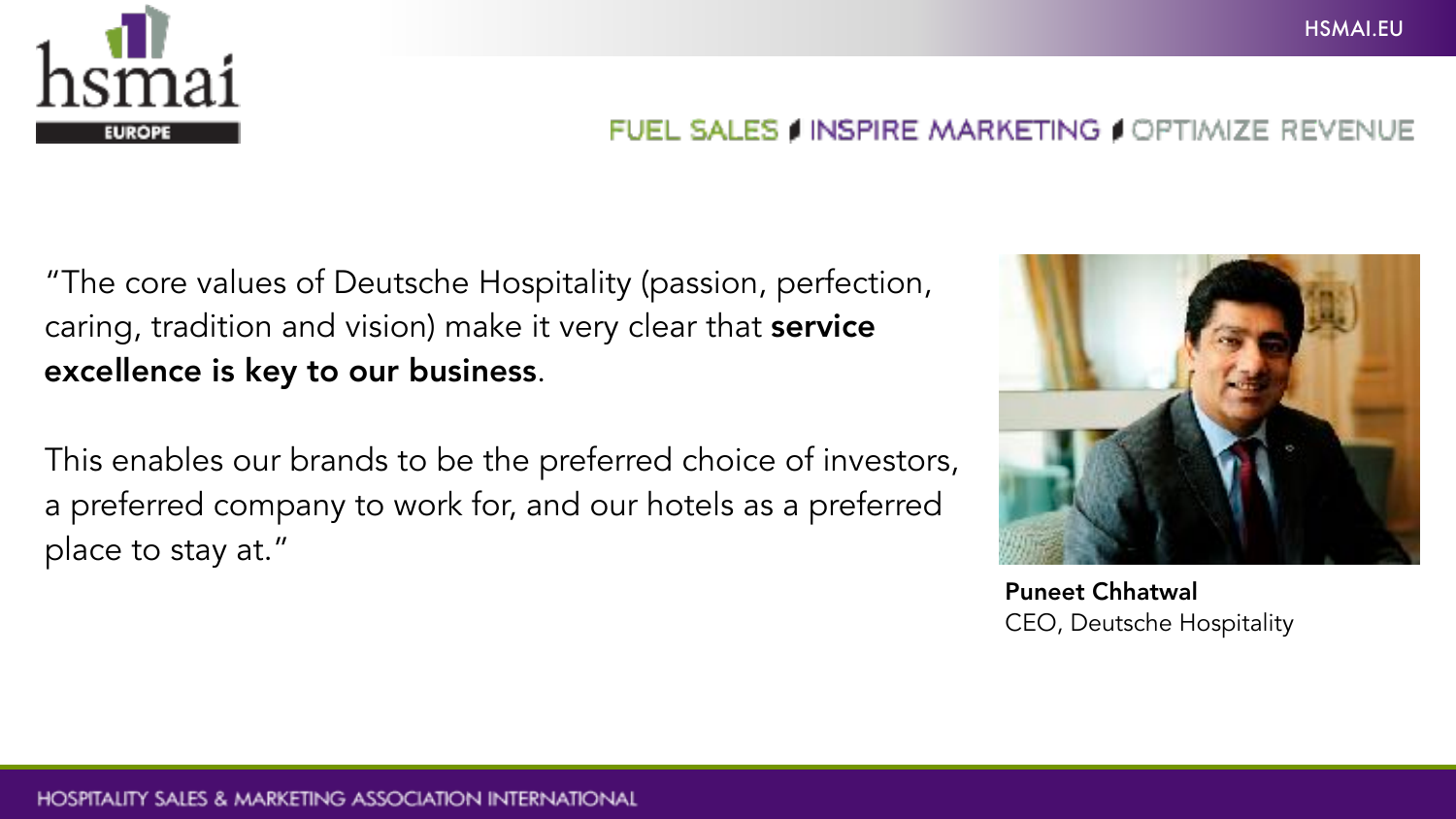

#### HSMAI.EU

#### FUEL SALES I INSPIRE MARKETING I OPTIMIZE REVENUE

"The passion for service at Red Carnation Hotels stems from the ethos of our President and Founder Mrs. Beatrice Tollman; 'No request too large, no detail too small'. We challenge our staff to go above and beyond the standard service offering and be as creative as possible to surprise and delight our guests, and create the most enjoyable stay possible."



Jonathan Raggett Managing Director Red Carnation Hotels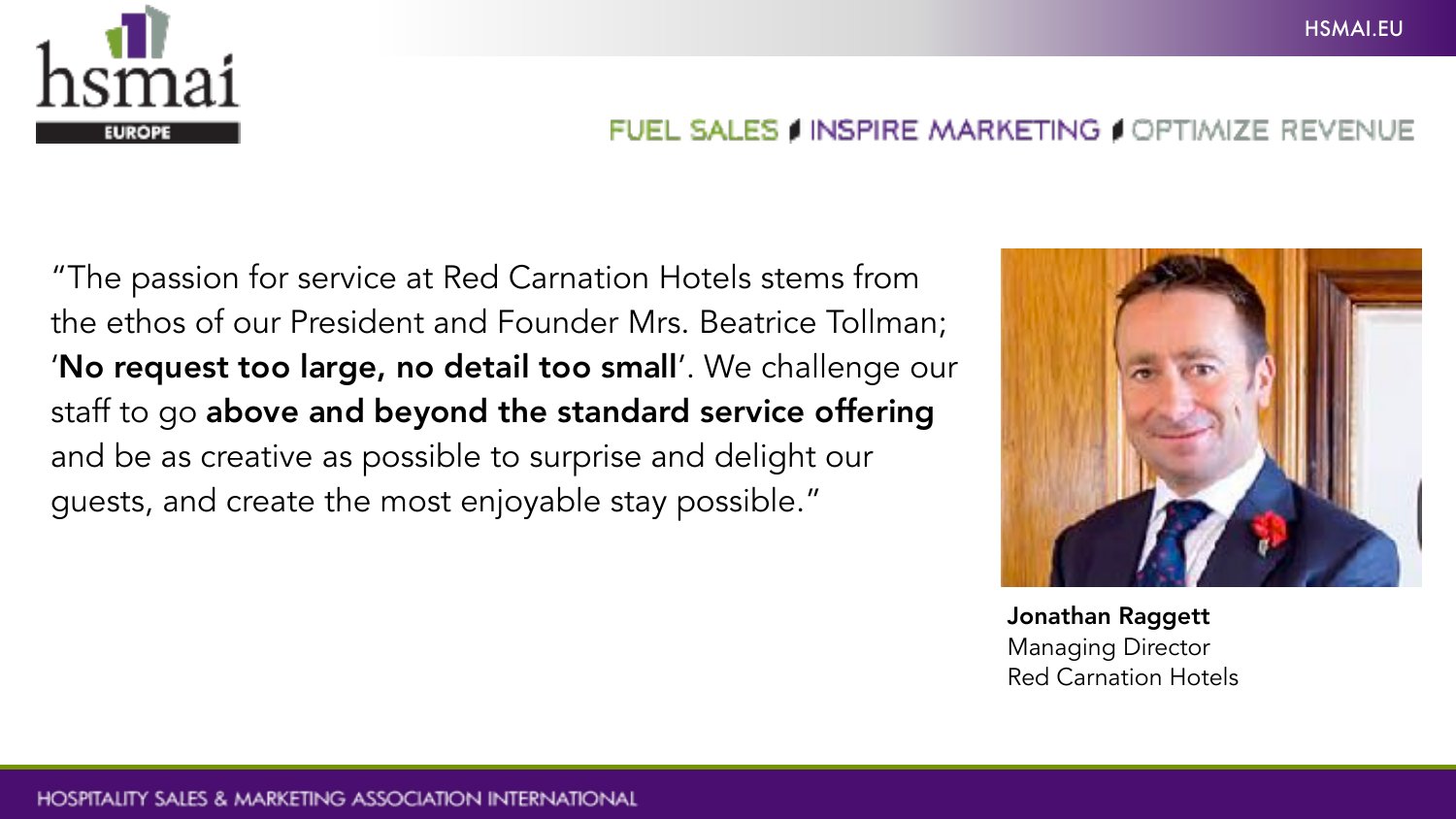

## That's all good and well… But why should I care?

**HOSPITALITY SALES & MARKETING ASSOCIATION INTERNATIONAL**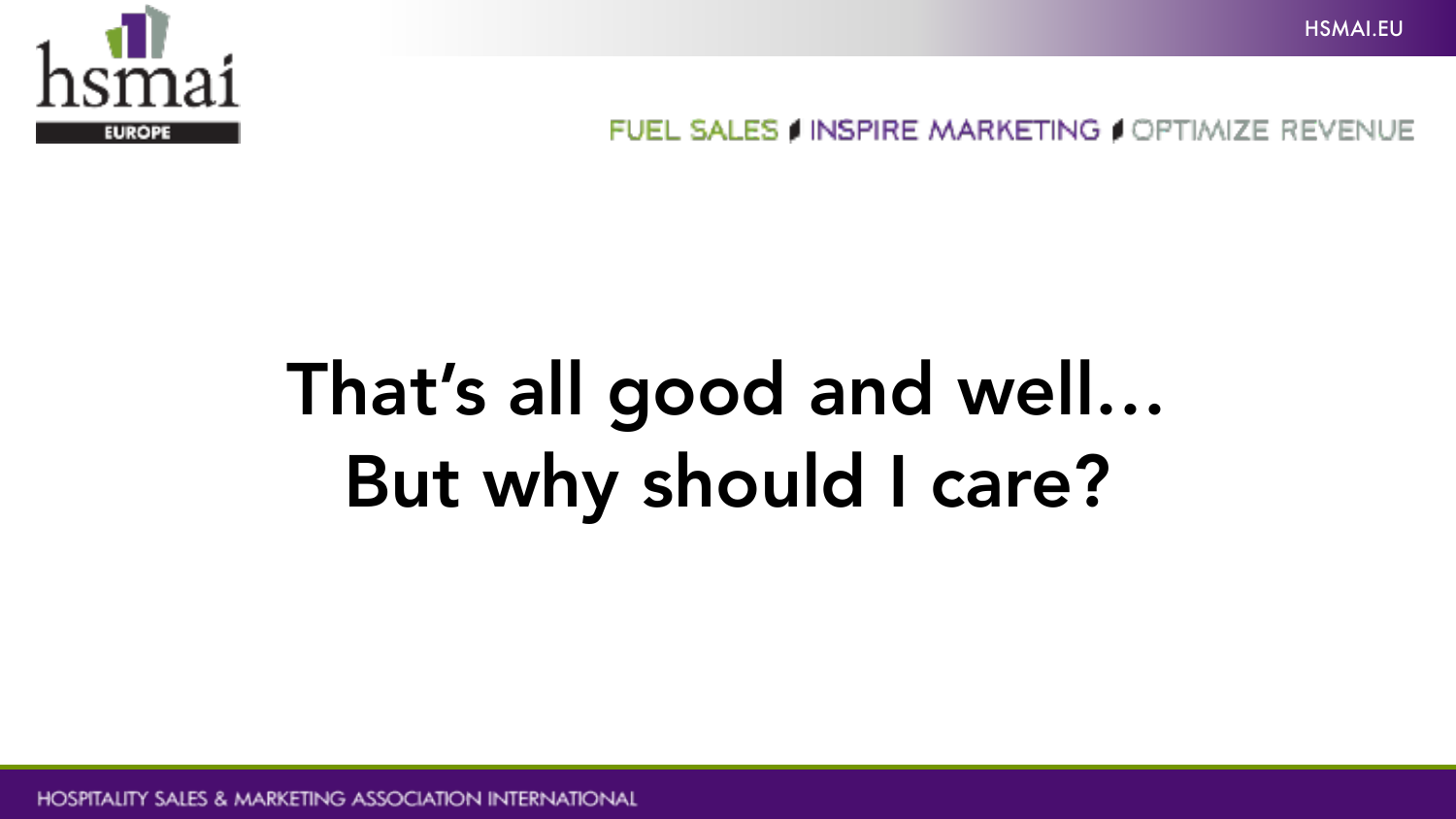

"But we look at our customer satisfaction survey results and our TripAdvisor scores and reviews, and respond to any issues immediately!"

True, a complaint that is well dealt with can create great loyalty and a lasting relationship with a customer.

However, wouldn't you rather be one or two steps ahead and deliver what your customers did not even know they wanted yet? Creating an atmosphere of empowerment and a corporate culture that nurtures exceptional service?

### Let's be proactive instead of reactive!

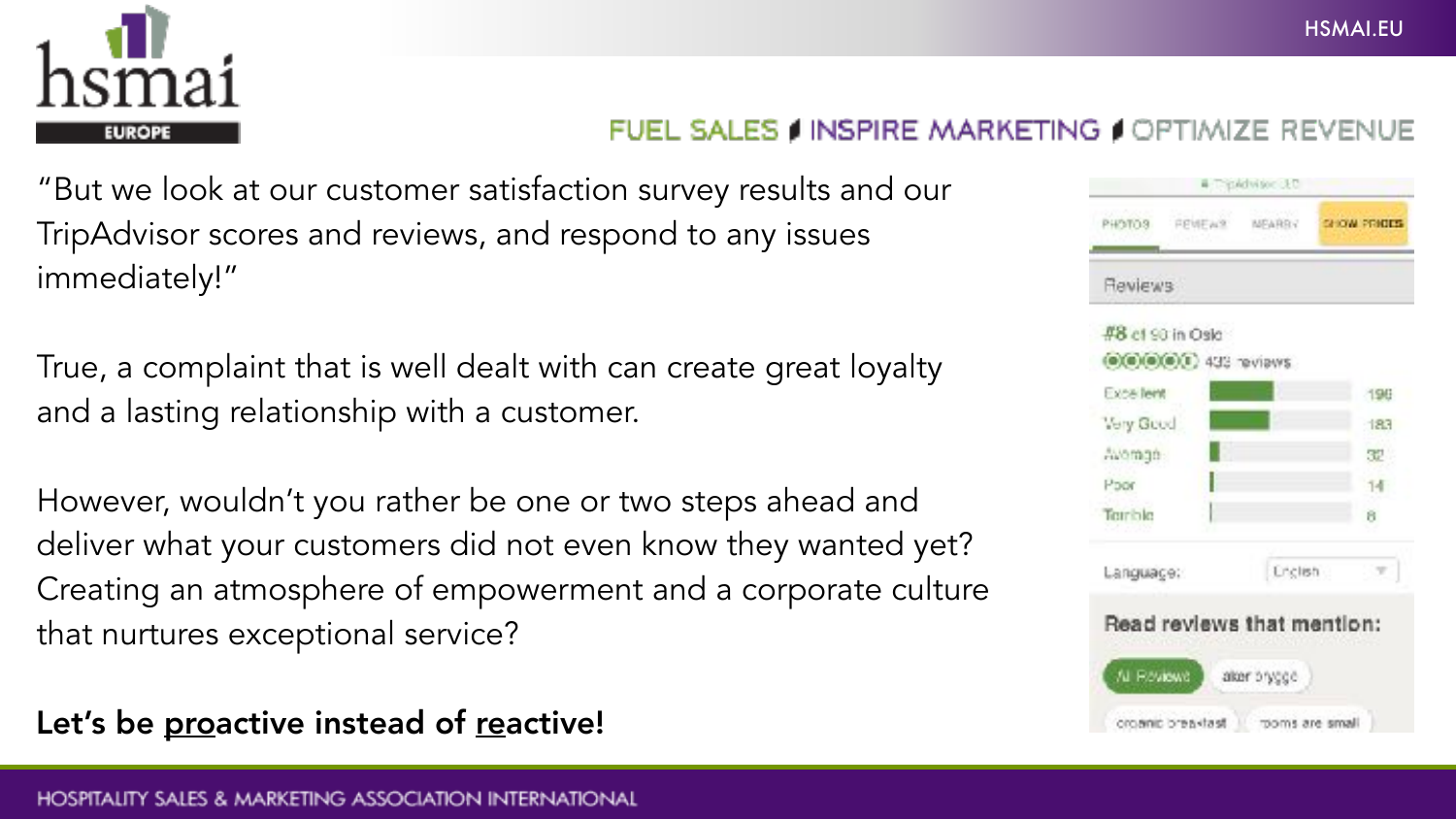

## HSMAI Region Europe Service Pledge

An initiative to:

1. improve the quality of service overall in the industry

2. assist companies and organisations with formulating an easily communicated Service Pledge – internally and externally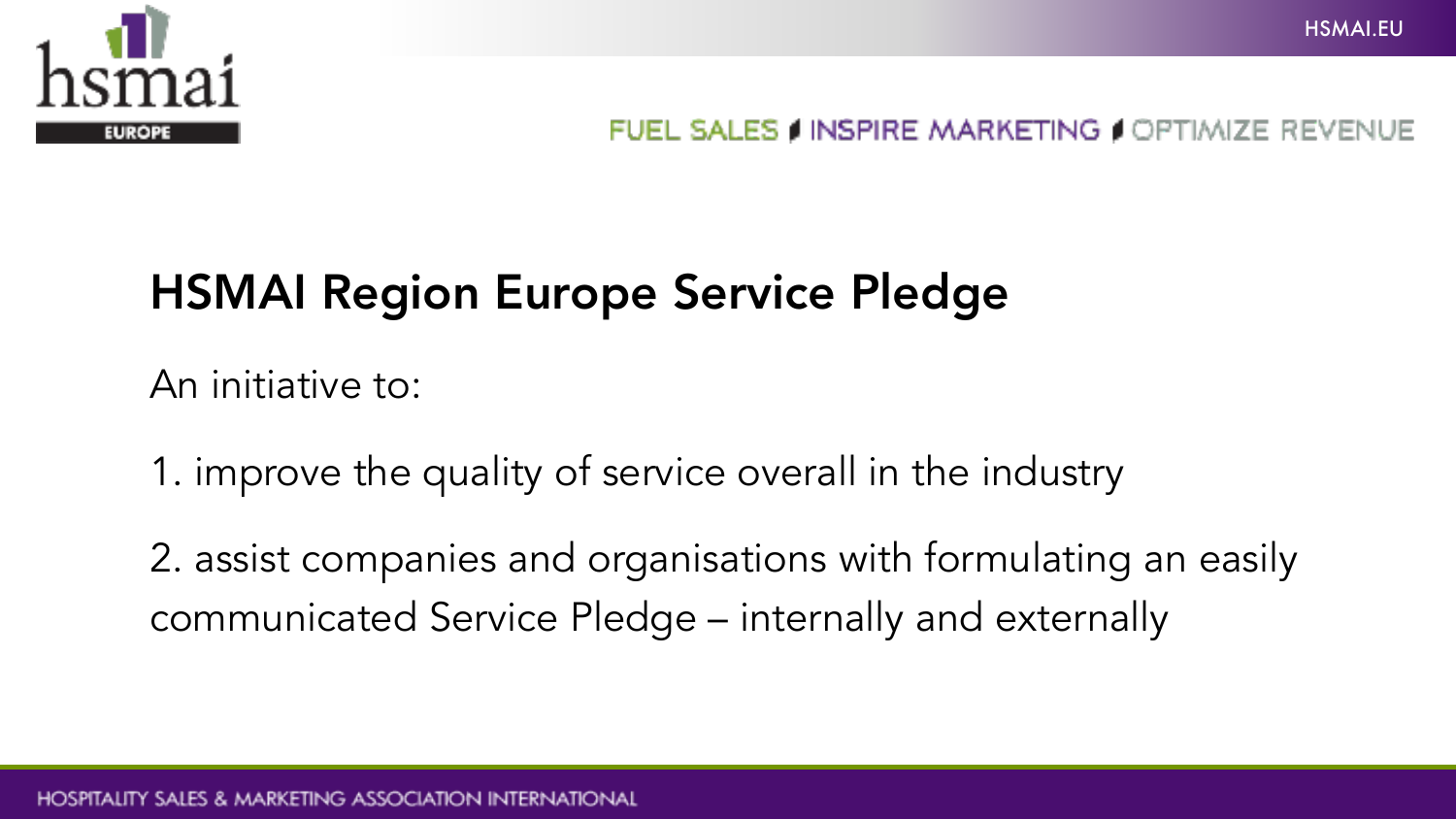

**HSMAIFU** 

## HSMAI Region Europe Service Pledge

in practice

- Training and certifying internal and external trainers/consultants
	- First trainer workshop Monday-Thursday 13th-16th March near Alicante in Spain
- Interactive workshops for companies and organisations
- Not your usual lecture-style workshops: enter gamification developed together with Greenhat People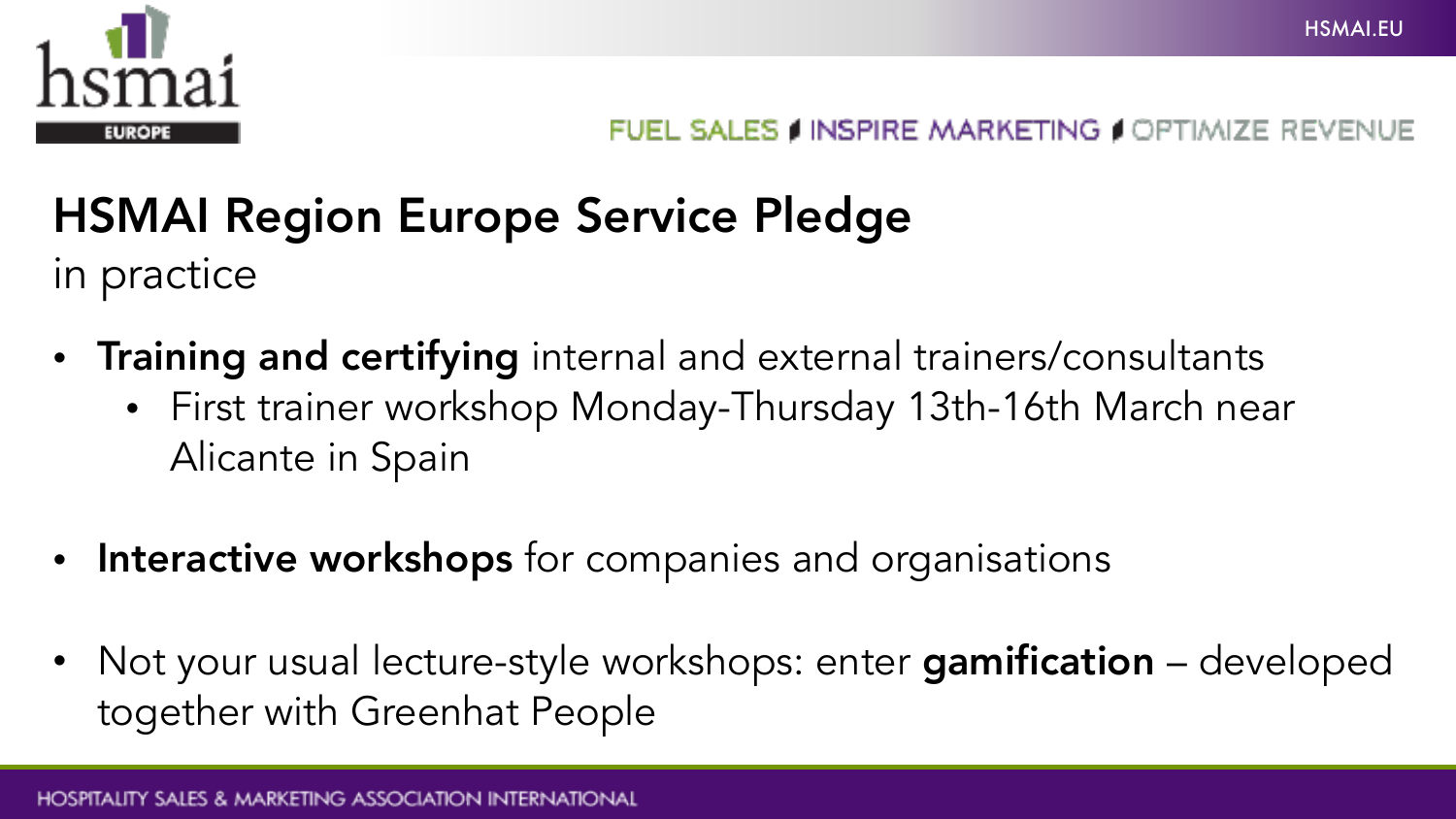





#### HOSPITALITY SALES & MARKETING ASSOCIATION INTERNATIONAL